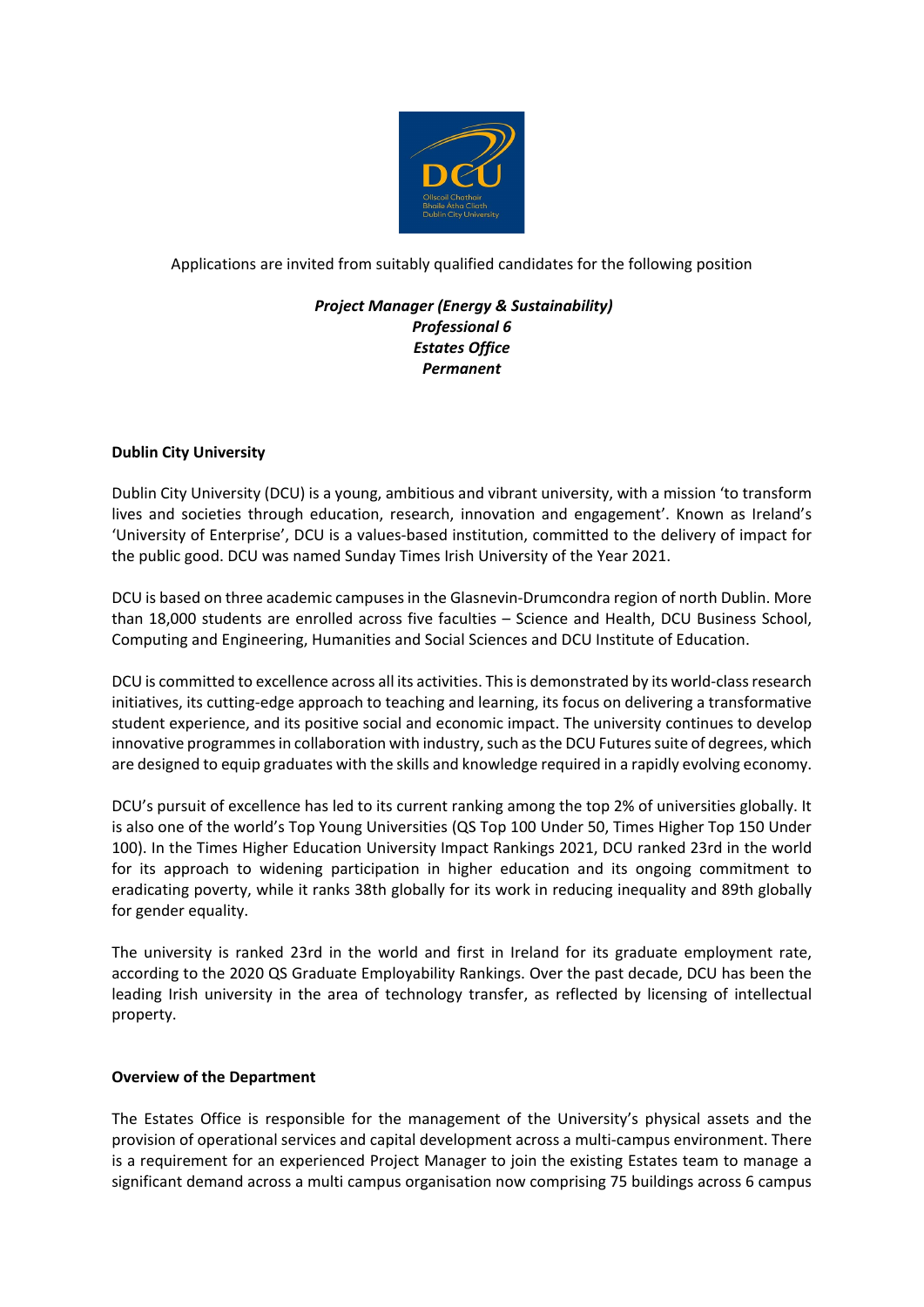locations extending to 250,000m2 a further 45,000m2 will be added following completion of the current Campus Development Plan. While this position is initially based on the Glasnevin campus it is envisaged the post holder will be required to provide services across all University campuses including travel between campuses to carry out duties as the need arises

## **Role Profile**

Reporting to the Head of Estates or nominee the successful candidate will, as part of the Estates team, have specific responsibility to deliver energy related building and refurbishment projects and provide support to the energy, sustainability and utilities activities across both new and existing building developments. This will be an integral role to enable the Estates Office to deliver the current campus development plan and meet new demand with specific responsibility to deliver assigned energy, sustainability and transport related projects and to support the University in achieving energy related carbon reduction targets.

### **Duties and Responsibilities**

Please refer to the job description for a list of duties and responsibilities associated with this role.

## **Qualifications and Experience Requirements**

- Applicants must hold a relevant Mechanical or Electrical Engineering primary degree. additional qualifications in energy management would be desirable
- A minimum of 5 years' relevant experience in the engineering, construction industry, with onsite experience of delivering energy related projects,

### **In addition to this, applicants must demonstrate;**

- Demonstrable ability to manage projects, manage design teams and contractors and bring projects to a successful conclusion is essential.
- Applicants must demonstrate a comprehensive understanding of the building and energy industry, the regulatory environment, and a thorough understanding of general project management techniques,
- Applicants must be able to work well within a broader team and demonstrate flexibility and approachability with the ability to work with a high degree of professional effectiveness.
- Applicants must be adept in producing accurate reports, meeting deadlines, prioritising and delivering quality work.
- Excellent Verbal and Written Communication Skills and an ability to positively interact with both internal and external stakeholders including flexibility to be able to adapt to stakeholder requirements.